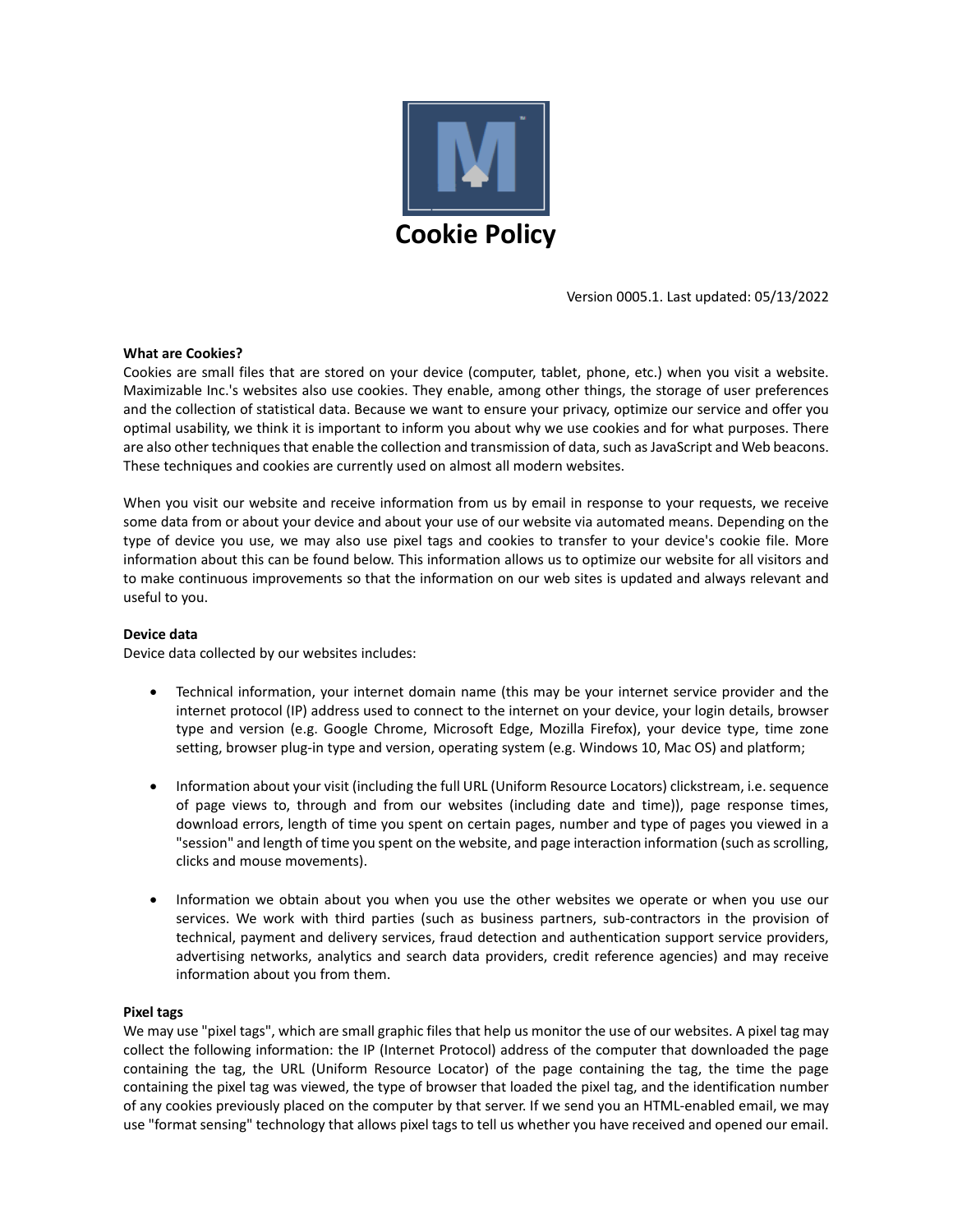

#### **More about Cookies**

Cookies are text data strings that are transferred to the browser's cookie file on your device's hard drive to enable the website to recognise your device. Cookies allow websites to tailor content to your interests more quickly. Most major websites use cookies. Cookies alone do not reveal your identity.

Typically, a cookie contains the name of the domain from which the cookie originates, the "expiration date" of the cookie, and a numerical value, usually a randomly generated unique number.

## **Types Of Cookies**

Two types of cookies are used on this website:

- Temporary session cookies, which are deleted from your browser's cookie file when you leave the website.
- Permanent cookies, which remain in your browser's cookie file for significantly longer (depending on the validity period of the cookie in question).

#### **How cookies are used on this website and what data is collected?**

#### **Session cookies**

Session cookies are used for the following purposes:

- Providing data that has already been collected without having to re‐enter it
- To allow access to stored data during registration.

#### **Permanent cookies**

Permanent cookies are used for the following purposes:

- To recognise you as a returning visitor to our website (by means of a number which, however, does not allow any conclusions to be drawn about your identity).
- To display content tailored to your specific interests or to avoid displaying the same repeatedly
- Compilation of anonymous, aggregated statistics that provide information about the use of our website and allow us to improve the structure of our website, but do not reveal your identity.

For more information about cookies in general and how to manage them, please visit www.aboutcookies.org.

#### **Essential cookies**

These are cookies that we need in order to provide you with a properly functioning website and to enable you to use the homepage we provide.

#### **Analytical and non‐essential cookies we use**

These cookies help us measure traffic to individual pages on the homepage to determine which areas of our website have been visited. We use this to identify a visitor's habits so that we can improve our online products and services. We may log IP addresses (the electronic addresses of computers connected to the Internet) to analyze trends, administer the website, track users' movements and gather broad demographic information.

These cookies are not essential to the website and we will therefore ask for your consent before activating these cookies. You can withdraw your consent at any time.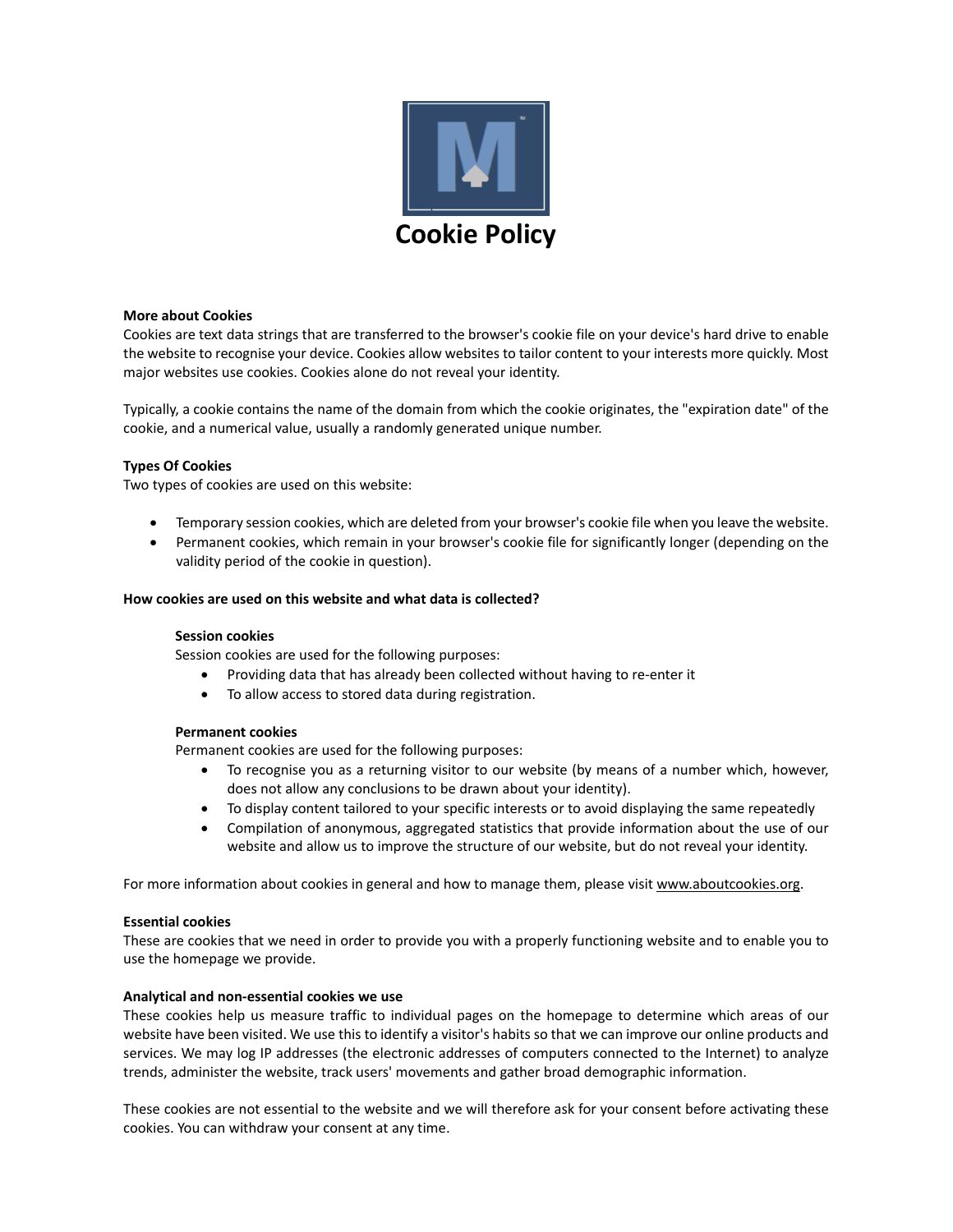

The list below shows the cookies we have installed that are not strictly necessary and require your consent. This list is subject to change at any time.

Cookie (Google Analytics): \_gid; \_ga; \_gat\_gtag\_UA\_158171600\_1; Cookie (Google Doubleclick): IDE; test\_cookie; Cookie (Youtube): YSC; VISITOR\_INFO1\_LIVE; yt‐remote‐device‐id; yt‐remote‐connected‐devices; CONSENT; Cookie (Maximizable): PHPSESSID; updated\_term\_popup;

#### **Web beacons**

Some of our web sites may contain electronic images called web beacons ("tracking pixels") to enable us to track the number of visitors to those pages. Web beacons collect only a limited amount of information, including a cookie number, the time and date a page was visited, and a description of the page on which the web beacon is located. Our website may also contain web beacons placed by third partiesfor advertising purposes. These beacons do not contain any personal data and are only used to track the effectiveness of a particular campaign.

## **Managing cookies**

Your browser settings allow you to determine whether or not cookies are allowed. However, if you disable cookies, you may not be able to use all the interactive features of our website.

- **Managing cookies in Internet Explorer** In most versions of Internet Explorer, you can find the cookie settings by clicking on the 'Tools' option and then on the 'Privacy' tab.
- **Managing cookies in Internet Edge**

In Microsoft Edge, you can find the cookie settings by clicking on the "More" option and then on the "Settings" icon.

**Managing Cookies in Firefox**

In Firefox, the cookie settings are managed in the "Privacy" window under "Settings". In the "Settings" > "Privacy" window you will find information about these settings.

**Managing Cookies in Chrome**

Click on the spanner icon in the toolbar and select "Settings". On the "Advanced" tab, in the Privacy section, click "Content settings".

# **Managing cookies in Opera**

In Opera, you can manage cookies by clicking on "Settings", "Advanced" and then "Cookies".

**Managing cookies in Safari**

Select Safari > Preferences, then click Privacy. Then you can specify if and when Safari should accept cookies.